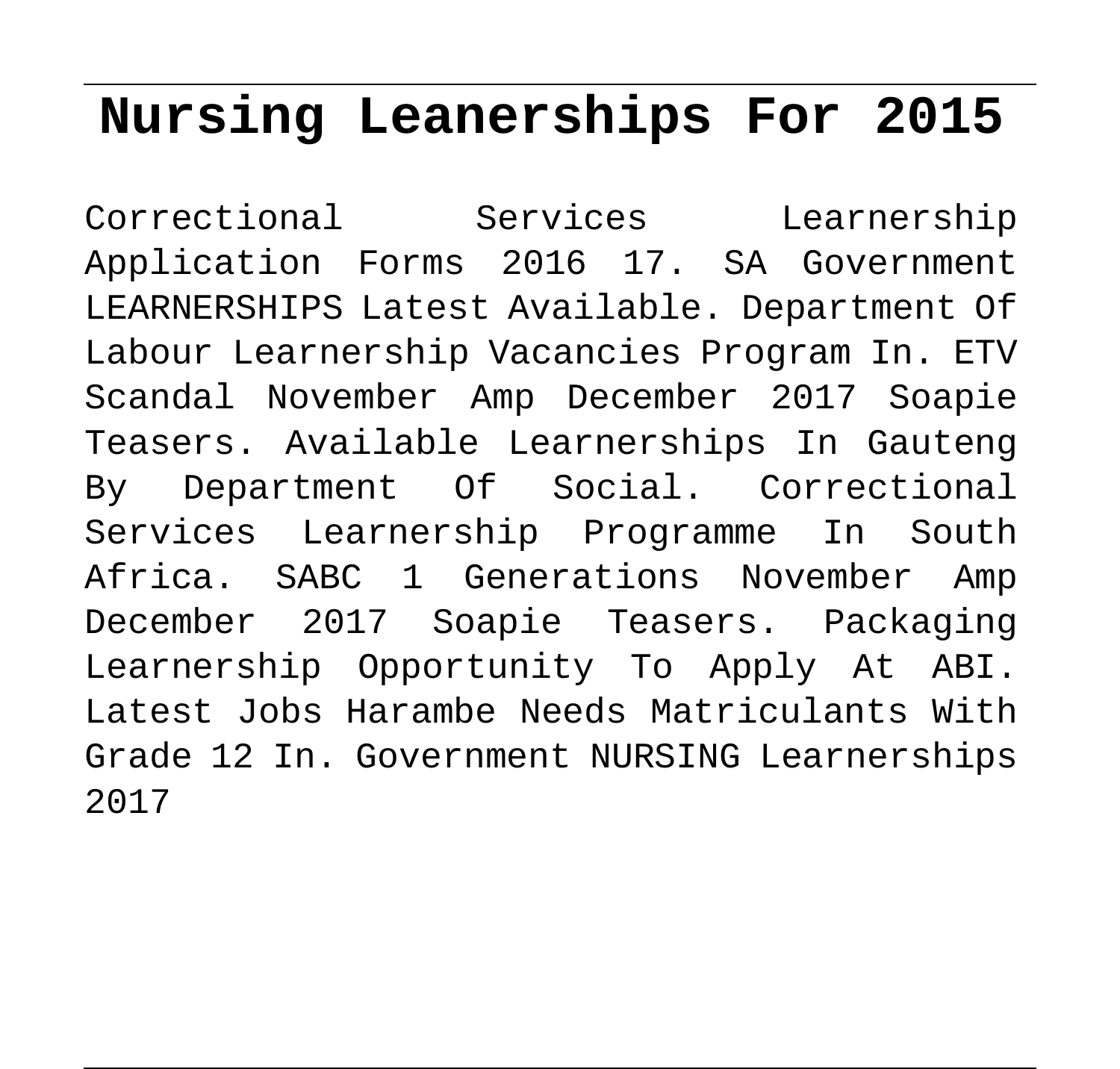## **Correctional Services Learnership Application Forms 2016 17**

April 29th, 2018 - Correctional Services Learnership is a learnership programme This programme offered by Dept of Correctional Services DCS Republic of South Africa RSA Every year DCS RSA offers learnership opportunities to young South African''**SA Government LEARNERSHIPS Latest Available** May 2nd, 2018 - Latest Available SA Government Learnerships can be offered by Department of Health DCS Education Labour Social Development APPLY NOW''**DEPARTMENT OF LABOUR LEARNERSHIP VACANCIES PROGRAM IN** MAY 1ST, 2018 - DEPARTMENT OF LABOR LEARNERSHIP VACANCIES PROGRAM IS A TRAINING PROGRAM AVAILABLE AT DEPT OF LABOUR AS PART OF NATIONAL SKILL DEVELOPMENT PROGRAM'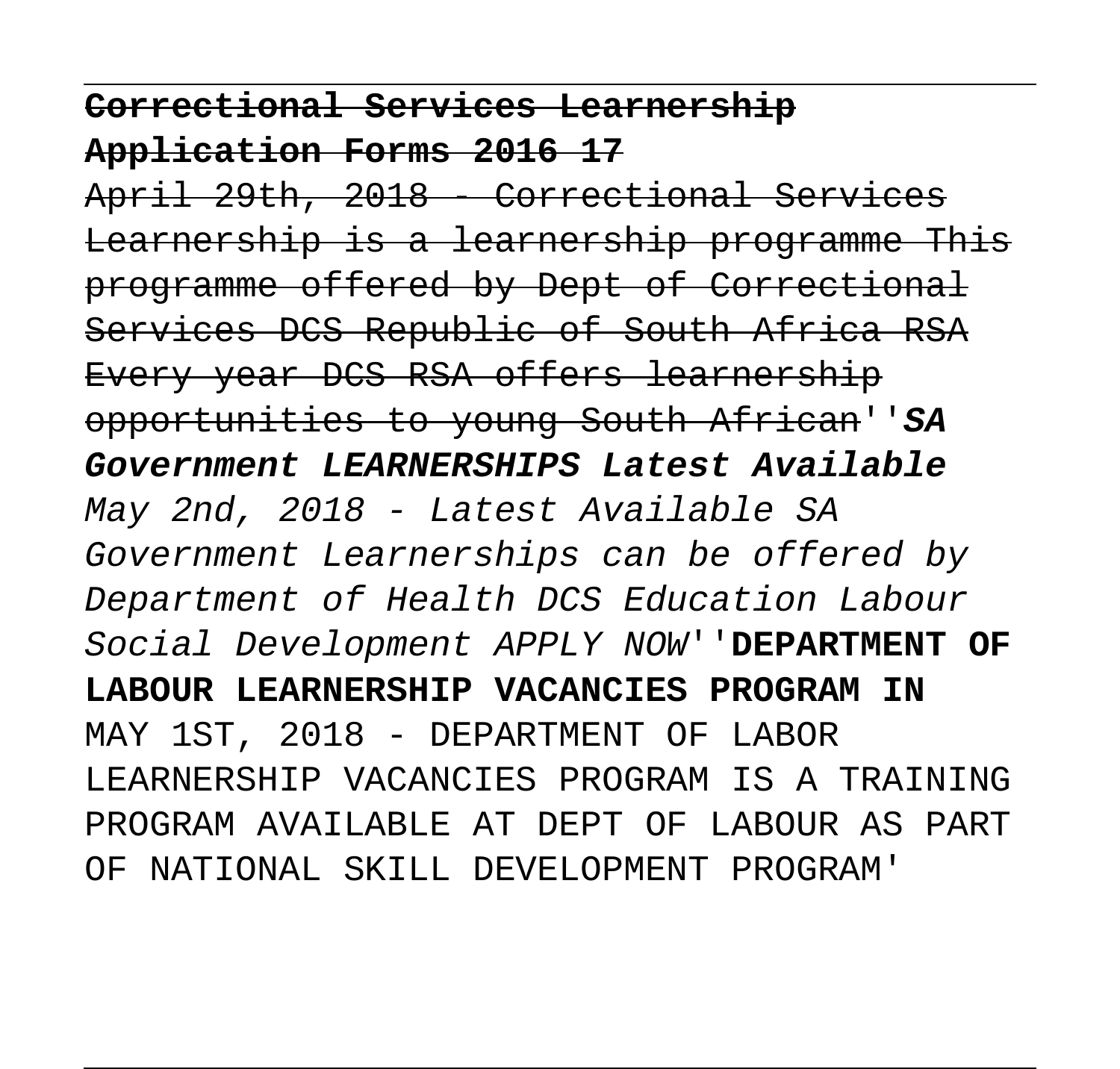'**ETV Scandal November Amp December 2017 Soapie Teasers**

December 18th, 2017 - Here Is What To Expect On ETV Scandal In November Amp December 2017 Wednesday 1 November 2017 Episode 2901 Yvonne Is The Unwitting Victim Of A Plan And Boniswa Is The Recipient Of A Stunning Confession'

'**AVAILABLE LEARNERSHIPS IN GAUTENG BY DEPARTMENT OF SOCIAL MAY 2ND, 2018 - THERE ARE SEVERAL AVAILABLE LEARNERSHIPS IN GAUTENG YOU CAN TAKE THOSE ARE INCLUDING SOCIAL AUXILIARY WORK INFORMATION TECHNOLOGY EARLY CHILDHOOD DEVELOPMENT BUSINESS ADMINISTRATION AND CHILD AND YOUTH CARE**'

'**correctional services learnership programme**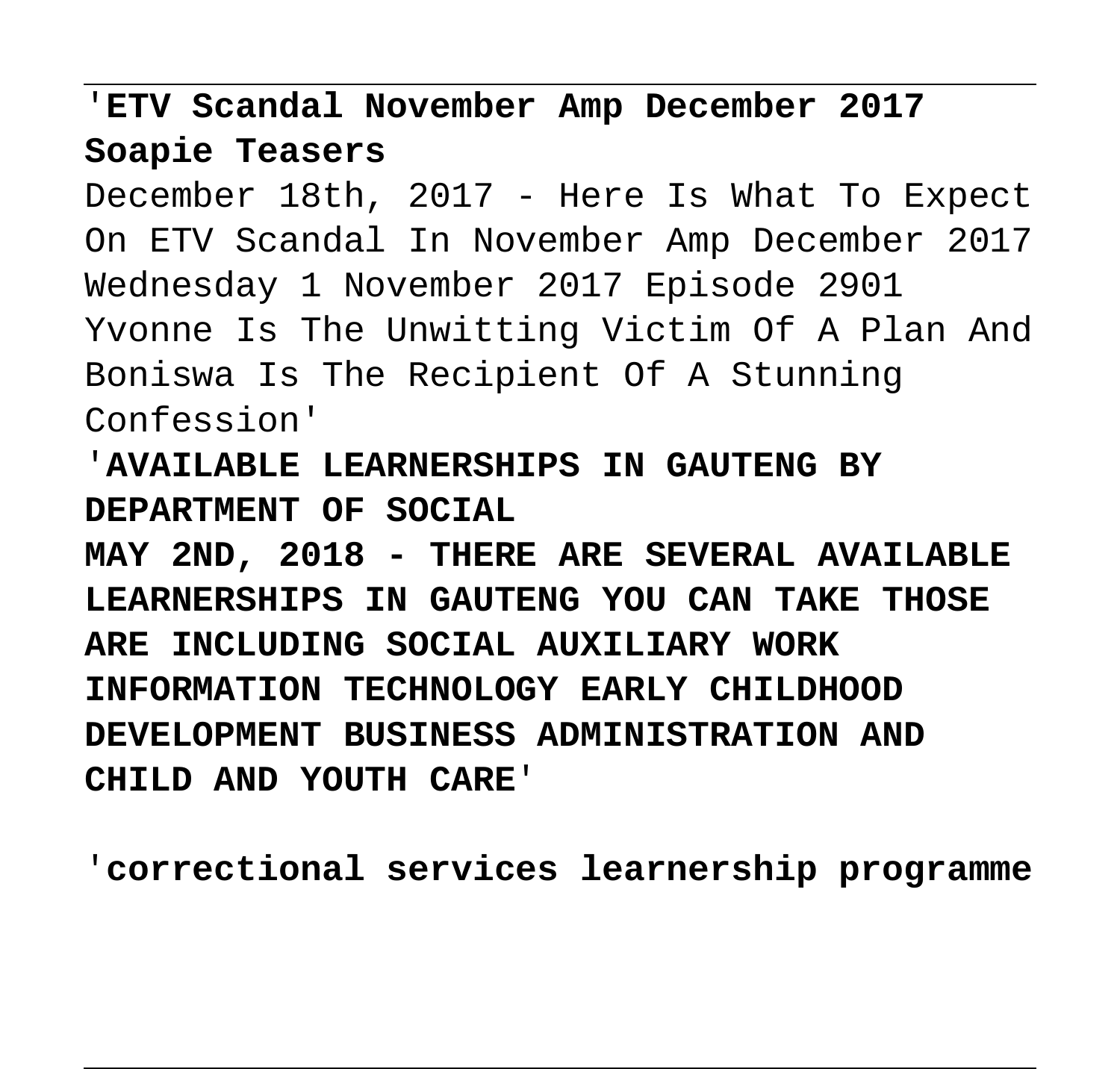**in south africa april 29th, 2018 - correctional services learnership programme 2016 to 2017 is expected to be started soon at department of correctional service training centre in kroonstad south africa**'

'**SABC 1 Generations November Amp December 2017 Soapie Teasers**

December 28th, 2017 - Generations Teasers Here Is What To Expect On Generations In November Amp December 2017 Wednesday 1 November 2017 Episode 243 0763 A Forbidden Kiss Catches Both Participants Off Guard'

## '**Packaging Learnership Opportunity To Apply At ABI**

May 1st, 2018 - A learnership program is an opportunity that

allows its successful applicants to get both theoretical and